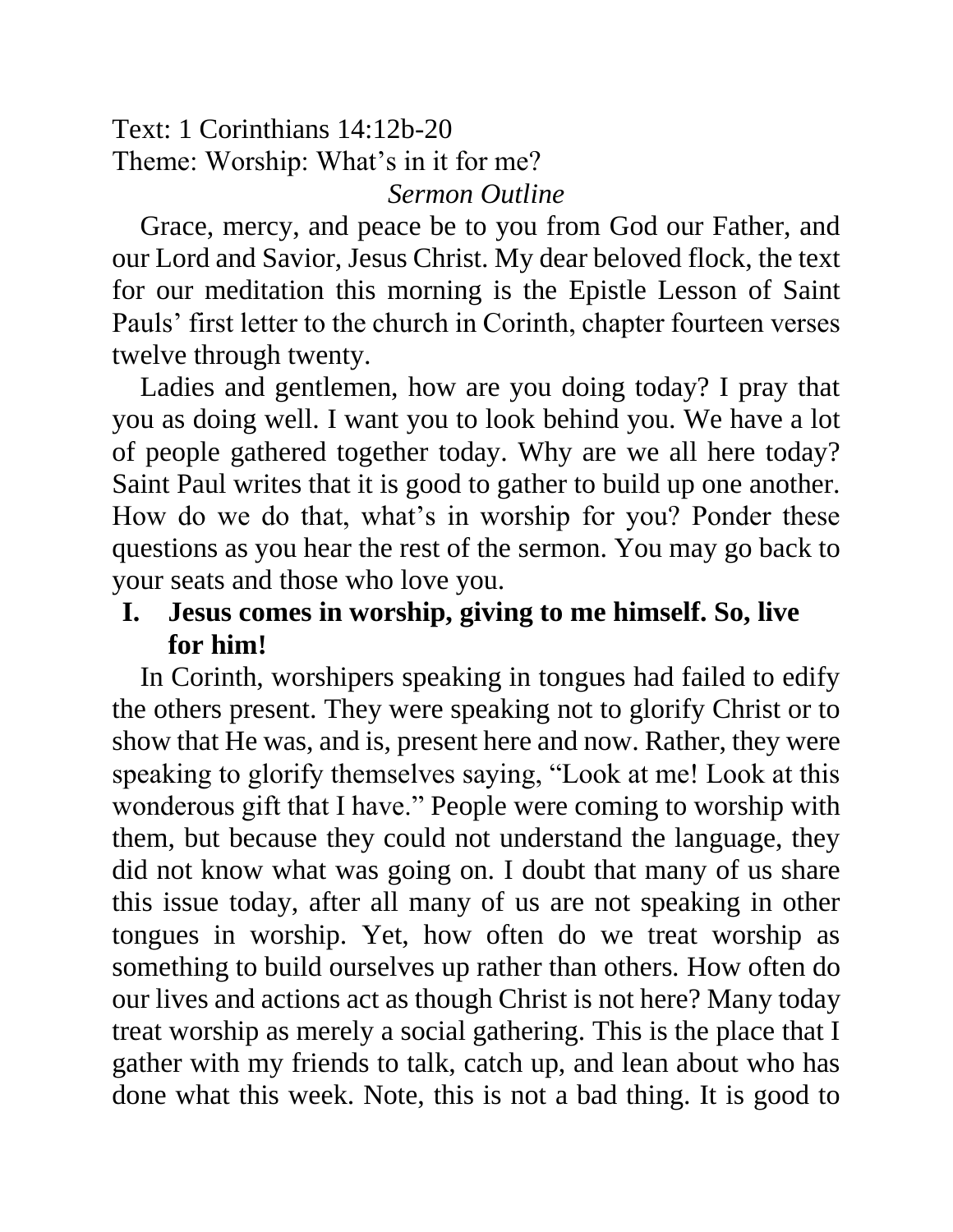have friends in worship. But that is not our main point of gathering together. Still others treat worship as something that I can do anywhere I desire. I can worship God just as easily out in nature in my deer stand or on a mountain rather than in a building on Sunday morning. So, what is our reason for gathering here and now? What is the main point of worship? The main point of worship, the Divine service is that in the Divine Service, the divine Jesus serves us with his Word and Sacrament, his *Means* of Grace. As we saw at the opening of service as Aubree was brought to the waters of Holy Baptism. There Christ came to her and washed her clean of all of her sins. Making her His dear and beloved child.

So what's in it for us? *Gottesdienst*! That's worship. *Gottesdienst*. Allow me to interpret, to translate the German tongue. *Gottesdienst* is the German word for worship. *Gottesdienst*, literally, is "God's service." Jesus, our God, in worship serves us.

God serves us, pressing on our hearts his Word of forgiveness, earned when Jesus served us by dying for us. God serves us, giving us new birth in Baptism. God serves us, feeding our faith with his own body and blood. God serves us, loving us. God serves us, setting us free to love him, setting us free to serve the ones he has given to us.

Is worship for God, or for me? In every other religion, the worshipers gather to serve their gods. They have to do something to make their gods happy in order for them to get favor and blessings. In Christian worship, the true God has gathered us so that he can serve us!

What's in worship for me? Good question! Jesus comes to serve us in worship.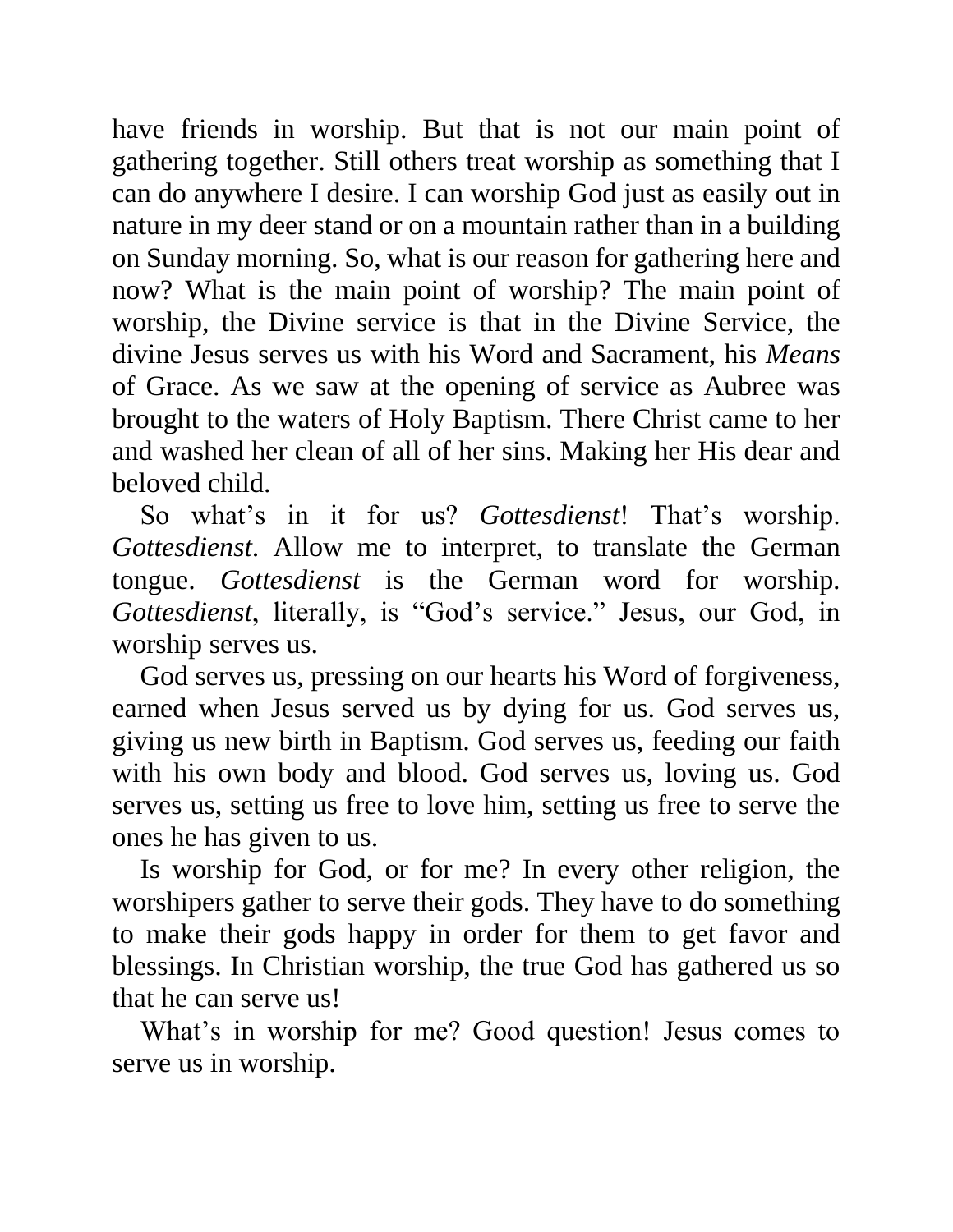In worship, Jesus comes to us, giving to us his Good News of the salvation of our souls and the forgiveness of sins (nurture) for sharing with others (outreach) and his love (fellowship) for caring (service). Christ's Body, the Church, lives by these five functions: worship (Jesus comes to us), nurture (his Word for us), outreach (his Word for all), fellowship (his deeds among us), and service (his deeds for others). In Christ's Body, worship is life's beating heart.

Our lives are lives of worship. "I appeal to you therefore, brothers, by the mercies of God," his mercies given to us in worship, "to present your bodies as a living sacrifice, holy and acceptable to God, which is your spiritual worship" (Rom 12:1).

## **II. Jesus comes in worship, giving to me his family. So, build one another up!**

Today, in this worship, Jesus comes to give each one of you himself. He makes himself your brother, having taking on our flesh being born of the Blessed Virgin Mary. He bears your sins in His holy flesh, living a perfect life for you in your place. He suffers, bleeds, and dies for you on the cross, taking the full wrath of God for every single one of your sins. Rising from the dead, Jesus gives to you new life and brings you to his Father. He gives you of His own strong Holy Spirit and sends you to serve one another.

Now take a look at one another, each of you here worshiping. As surely as Jesus comes to give to you Himself, today Jesus comes to give us to one another. Your brother Jesus says, "These are your brothers and sisters. You are newborn to one heavenly Father. So my Spirit has given you gifts to build one another up, today to share my love on earth."

As we have seen before, each one of us has unique gifts, given to us, for the common good. We use our gifts, not to build up